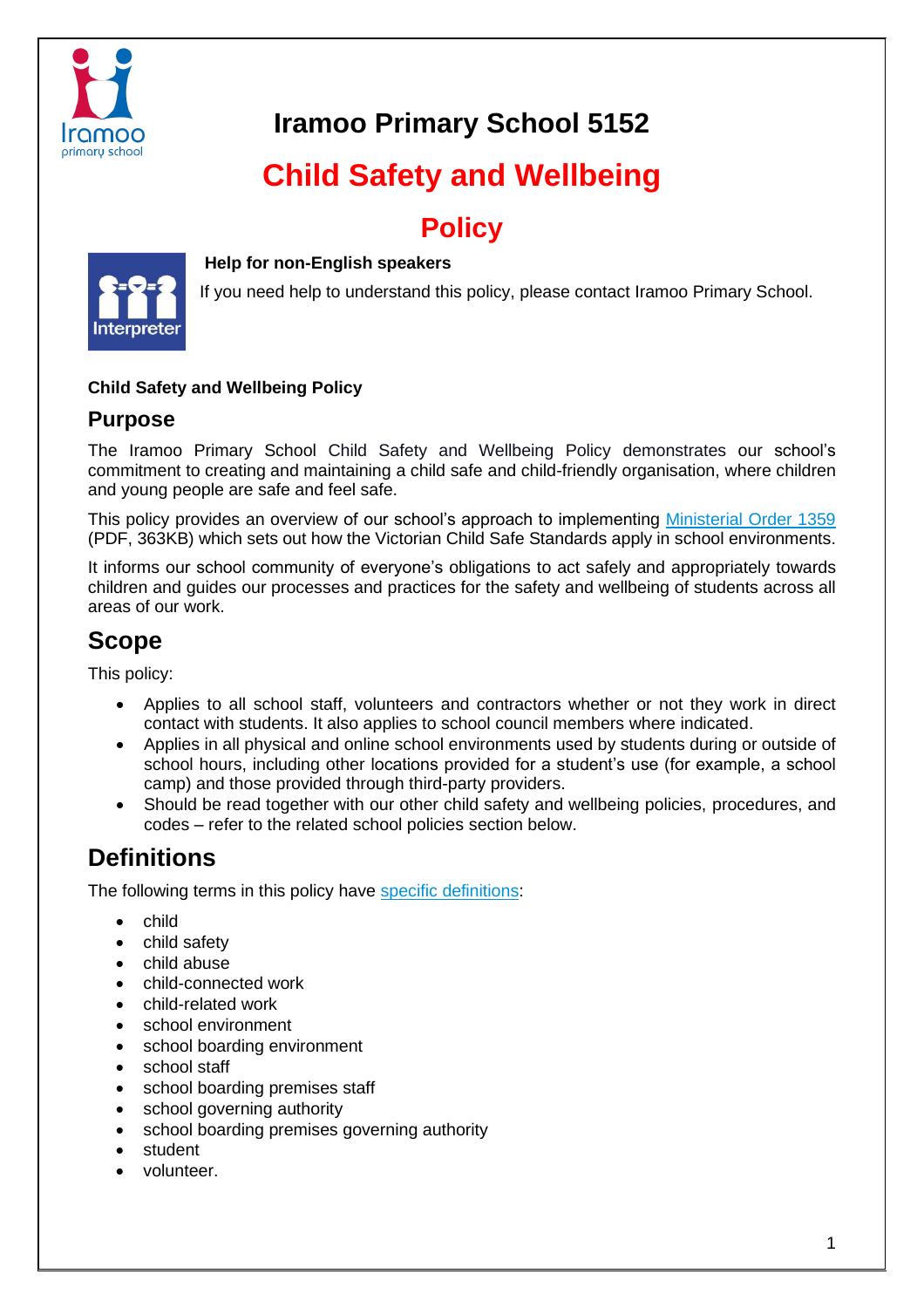## **Statement of commitment to child safety**

Iramoo Primary School is a child safe organisation which welcomes all children, young people and their families.

We are committed to providing environments where our students are safe and feel safe, where their participation is valued, their views respected, and their voices are heard. Our child safe policies, strategies and practices are inclusive of the needs of all children and students.

We have *no tolerance* for child abuse and take proactive steps to identify and manage any risks of harm to students in our school environments.

We promote positive relationships between students and adults and between students and their peers. These relationships are based on trust and respect.

We take proactive steps to identify and manage any risk of harm to students in our school environment. When child safety concerns are raised or identified, we treat these seriously and respond promptly and thoroughly.

Particular attention is given to the child safety needs of Aboriginal students, those from culturally and linguistically diverse backgrounds, international students, students with disabilities, those unable to live at home, children and young people who identify as lesbian, gay, bisexual, trans and gender diverse, intersex and queer (LGBTIQ+) and other students experiencing risk or vulnerability. Inappropriate or harmful behaviour targeting students based on these or other characteristics, such as racism or homophobia, are not tolerated at our school and any instances identified will be addressed with appropriate consequences.

Child safety is a shared responsibility. Every person involved in our school has an important role in promoting child safety and wellbeing and promptly raising any issues or concerns about a child's safety.

We are committed to regularly reviewing our child safe practices and seeking input from our school community to inform our ongoing strategies.

### **Roles and responsibilities**

#### **School Leadership Team**

Our school leadership team are responsible for ensuring that a strong child safe culture is created and maintained and that policies and practices are effectively developed and implemented in accordance with Ministerial Order 1359.

Principals and assistant principals will:

- Ensure effective child safety and wellbeing governance, policies, procedures, codes and practices are in place and followed.
- Model a child safe culture that facilitates the active participation of students, families and staff in promoting and improving child safety, cultural safety and wellbeing.
- Enable inclusive practices where the diverse needs of all students are considered.
- Reinforce high standards of respectful behaviour between students and adults and between students and their peers.
- Promote regular open discussion on child safety issues within the school community including at leadership team meetings, staff meetings and school council meetings.
- Facilitate regular professional learning for staff and volunteers (where appropriate) to build deeper understandings of child safety, cultural safety, student wellbeing and prevention of responding to abuse.
- Create an environment where child safety complaints and concerns are readily raised and no one is discouraged from reporting an allegation of child abuse to relevant authorities.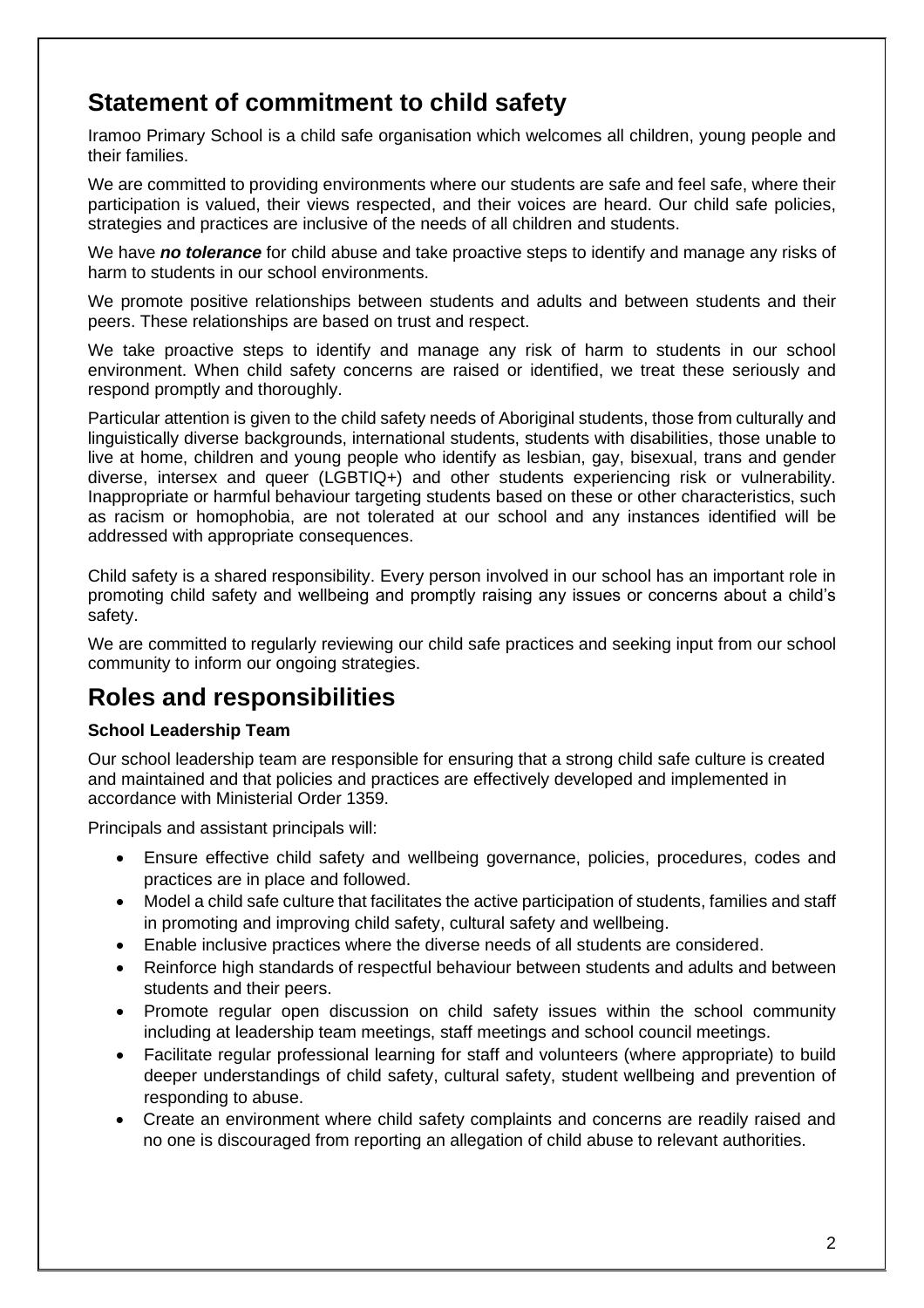#### **School Staff and Volunteers**

All Staff and Volunteers will:

- Participate in child safety and wellbeing induction and training provided by the school or the Department of Education and Training and always follow the school's child safety and wellbeing policies and procedures.
- Act in accordance with our Child Safety Code of Conduct.
- Identify and raise concerns about child safety issues in accordance with our Child Safety and Responding and Reporting Obligations and Procedures Policies, including following the [Four](https://www.education.vic.gov.au/school/teachers/health/childprotection/Pages/report.aspx)  [Critical Actions for Schools.](https://www.education.vic.gov.au/school/teachers/health/childprotection/Pages/report.aspx)
- Ensure students' views are taken seriously and their voices are heard about decisions that affect their lives.
- Implement inclusive practices that respond to the diverse needs of students.

#### **School Council**

In performing the functions and powers given to them under the *Education and Training Reform Act 2006*, School Council members will:

- Champion and promote a child safe culture with the broader school community.
- Ensure that child safety is discussed at school council meetings.
- Undertake annual training on child safety.
- Approve updates to and act in accordance with the Child Safety Code of Conduct to the extent that it applies to School Council employees and members.
- When hiring School Council employees, ensure that selection, supervision, and management practices are child safe.

#### **Specific Staff Child Safety Responsibilities**

Iramoo Primary School has nominated a Child Safety Champion to support the Principal to implement our child safety policies and practices, including staff and volunteer training.

Our Principal and Child Safety Champion are the first point of contact for child safety concerns or queries and for coordinating responses to child safety incidents.

- Our Principal and Child Safety Champion are responsible for monitoring our school's compliance with the Child Safety and Wellbeing Policy. Anyone in our school community should approach the Principal or the Child Safety Champion if they have any concerns about the school's compliance with the Child Safety and Wellbeing Policy.
- The Principal and the Child Safety Champion are responsible for informing the school community about this policy and making it publicly available.
- Other specific roles and responsibilities are named in other child safety policies and procedures, including the Child Safety Code of Conduct, Child Safety Responding and Reporting Obligations (Mandatory Reporting) and Procedures and Child Safety Risk Register.

Our Principals Advisory Group and School Improvement Team discusses matters related to Child Safety and identifies and responds to ongoing matters related to child safety and wellbeing as well as monitors the Child Safety Risk Register.

### **Child Safety Code of Conduct**

Our Child Safety Code of Conduct sets the boundaries and expectations for appropriate behaviours between adults and students. It also clarifies behaviours that are not acceptable in our physical and online environments.

We ensure that students also know what is acceptable and what is not acceptable so that they can be clear and confident about what to expect from adults in the school.

Our Child Safety Code of Conduct also includes processes to report inappropriate behaviour.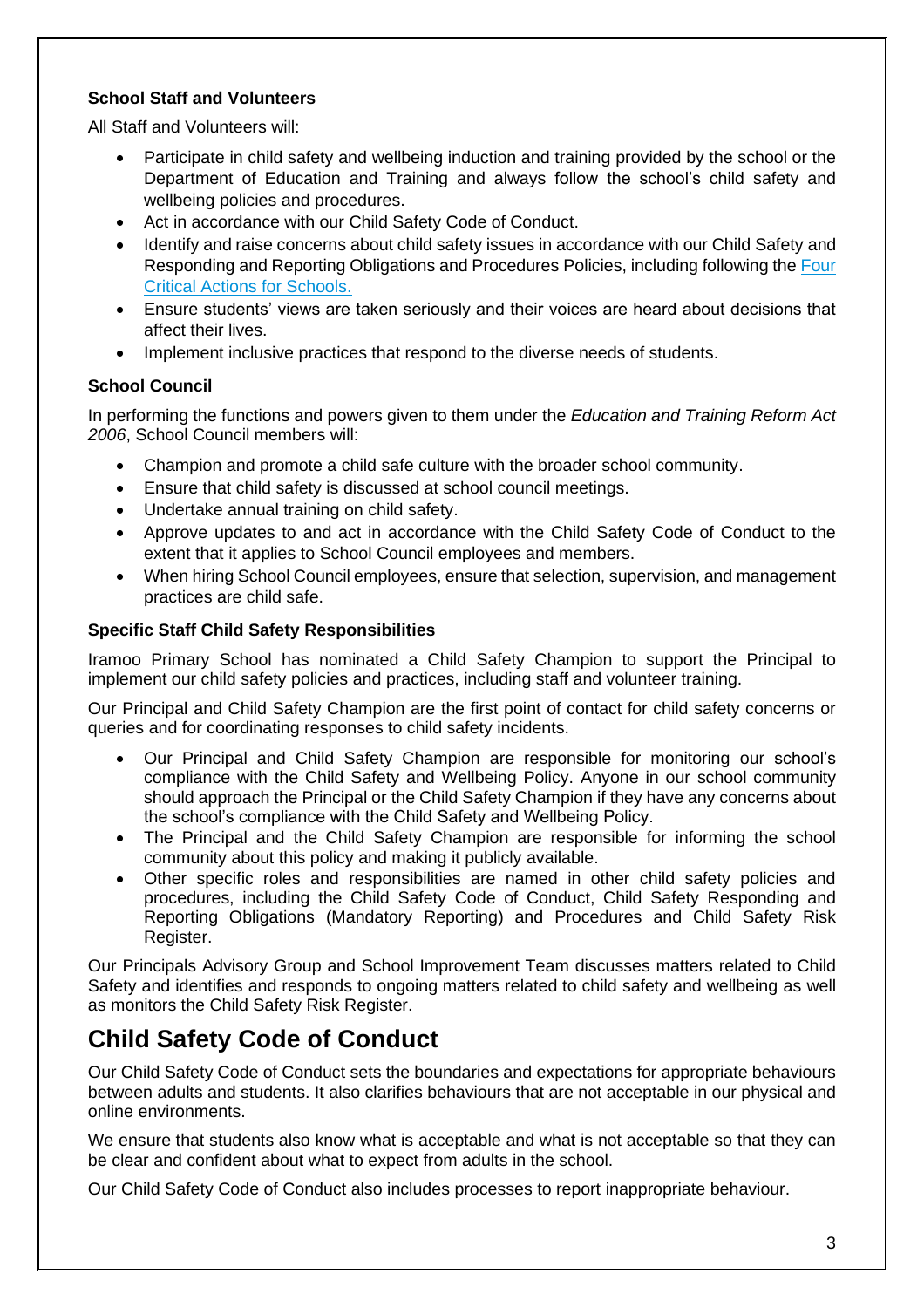# **Managing risks to child safety and wellbeing**

At our school we identify, assess and manage risks to child safety and wellbeing in our physical and online school environments. These risks are managed through our child safety and wellbeing policies, procedures and practices and in our activity specific risk registers, such as those we develop for off-site overnight camps, excursions and facilities and services we contract through third party providers for student use.

Our Child Safety Risk Register is used to record any identified risks related to child abuse alongside actions in place to manage those risks. Our school leadership team will monitor and evaluate the effectiveness of the actions in the Child Safety Risk Register at least annually.

### **Establishing a culturally safe environment**

At Iramoo Primary School we are committed to establishing an inclusive and culturally safe school where the strengths of Aboriginal culture, values and practices are respected.

We think about how every student can have a positive experience in a safe environment. For Aboriginal students, we recognise the link between Aboriginal culture, identity and safety. We create opportunities for Aboriginal students and the Aboriginal community to have a voice and presence in our school.

We aim to support cultural safety by supporting cultural inclusion, providing a welcoming environment for Aboriginal children, actively addressing racism and building knowledge of Aboriginal culture in schools through professional learning and curriculum.

We have developed the following strategies to promote cultural safety in our school community:

- Begin events and meetings with a Welcome to Country or an Acknowledgement to Country.
- Acknowledge our school is situated on Wadawurrung Country.
- Fly the Aboriginal and Torres Strait Islander Flag on school grounds.
- Make Aboriginal voice part of decision making in matters that affect Aboriginal students via Student Support Group Meetings, with our Koori Engagement Support Officer (KESO and through student Individual Education Plans.
- Acknowledge and draw on existing knowledge of Aboriginal students and their families, e.g. both incidentally and through formal events such as Cultural Diversity Week.
- Use the Marrung Aboriginal Educational Plan 2016-2026.
- Express zero tolerance of racism.
- Address racism from students, staff, volunteers or visitors directly.
- Work with the KESO/Aboriginal community to build staff, volunteer and students' knowledge and respect for Aboriginal culture and to promote cultural inclusion.
- Provide professional learning opportunities and information about Aboriginal history and culture.
- Recognise key Aboriginal events and anniversaries.

#### **Student empowerment**

To support child safety and wellbeing at Iramoo Primary School we work to create an inclusive and supportive environment that encourages students and families to contribute to our child safety approach and understand their rights and their responsibilities.

Respectful relationships between students are reinforced and we encourage strong friendships and peer support in the school to ensure a sense of belonging through social-emotional curriculum and implementing our whole school approach to Respectful Relationships, our student Code of Conduct and our school values.

We inform students of their rights and give them the skills and confidence to recognise unsafe situations with adults or other students and to speak up and act on concerns relating to themselves or their peers.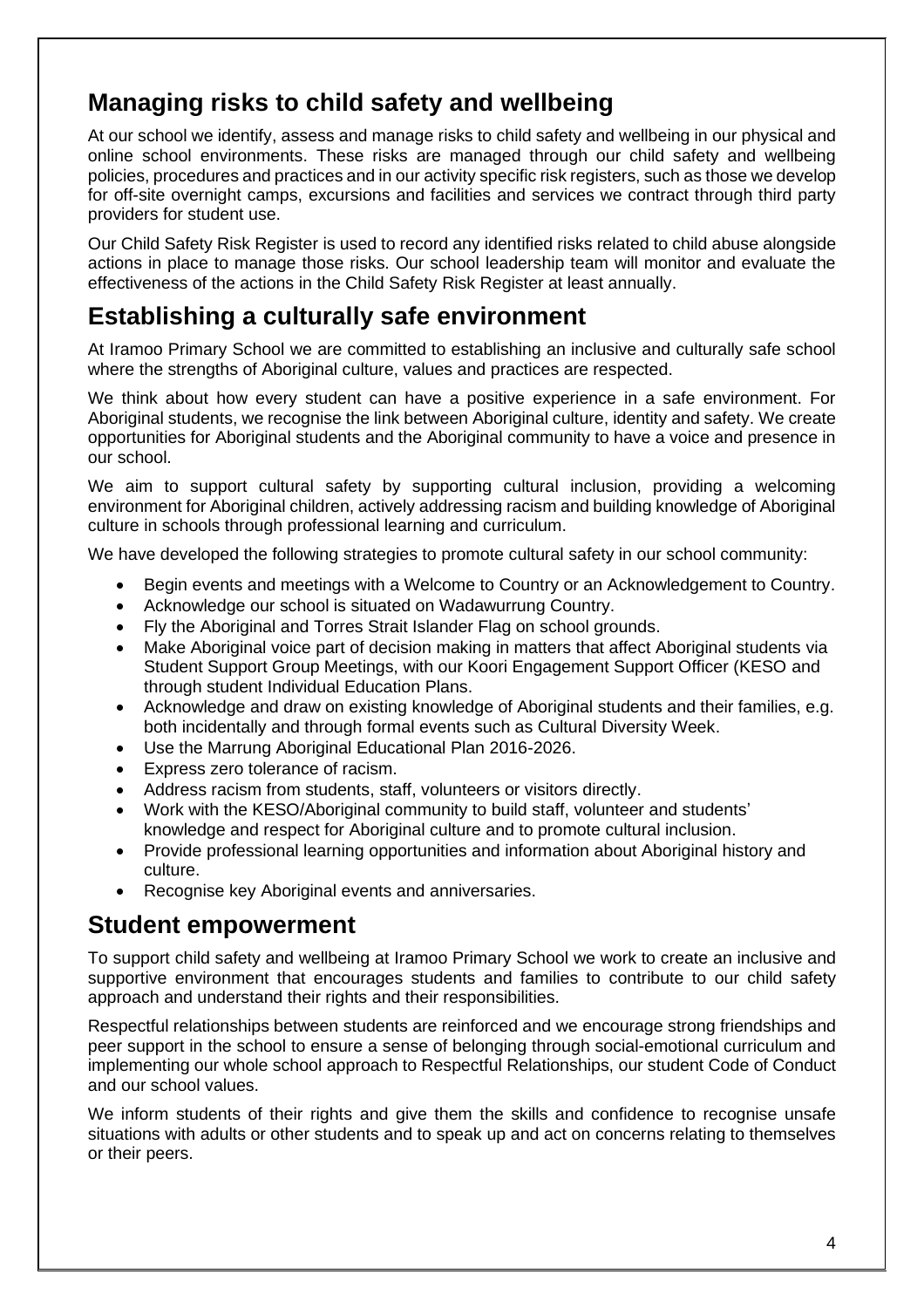We ensure our students know who to talk to if they are worried or feel unsafe and we encourage them to share concerns with a trusted adult. Students and families can also access information on how to report concerns by speaking with the Principal or with the Child Safety Champion.

When our school is gathering information in relation to a complaint about alleged misconduct or abuse of a child, we will listen to the complainant's account and take them seriously, check our understanding of the complaint, support the student and keep them (and their parents and carers, as appropriate) informed about progress.

### **Family engagement**

Our families and the school community have an important role in monitoring and promoting children's safety and wellbeing and helping children to raise any concerns.

To support family engagement, at Iramoo Primary School we are committed to providing families and community with accessible information about our school's child safe policies and practices and involving them in our approach to child safety and wellbeing.

We will create opportunities for families to have input into the development and review of our child safety policies and practices and encourage them to raise any concerns and ideas for improvement.

We do this:

- Through our parent/carer communication portal.
- Via school council.
- Via various committees.
- Via student, staff, and parent/carer meetings.
- All of our child safety policies and procedures will be available for students and parent/carers to access via the Iramoo PS website accessed at [http://www.iramoops.vic.edu.au.](http://www.iramoops.vic.edu.au/)
- Newsletters and various parent/carer communications will inform families and the school community about any significant updates to our child safety policies or processes and strategies or initiatives that we are taking to ensure student safety.
- PROTECT Child Safety posters and policies are displayed within the school.

### **Diversity and equity**

As a child safe organisation, we celebrate the rich diversity of our students, families and community and promote respectful environments that are free from discrimination. Our focus is on wellbeing and growth for all.

We recognise that every child has unique skills, strengths and experiences to draw on.

We pay particular attention to individuals and groups of children and young people in our community with additional and specific needs. This includes tailoring our child safety strategies and supports to the needs of:

- Aboriginal children and young people.
- Children from culturally and linguistically diverse backgrounds.
- Children and young people with disabilities.
- Children unable to live at home or impacted by family violence.
- International students.
- Children and young people who identify as LGBTIQ+.

Our Student Wellbeing and Engagement Policy provides more information about the measures we have in place to support diversity and equity.

Other school strategies and actions for diversity and equity as per Ministerial Order 1359, Clauses 9.2 and 9.3 include:

Recognising the range of diverse student and family attributes including the needs of students with disability and responding to disability, the needs of students from diverse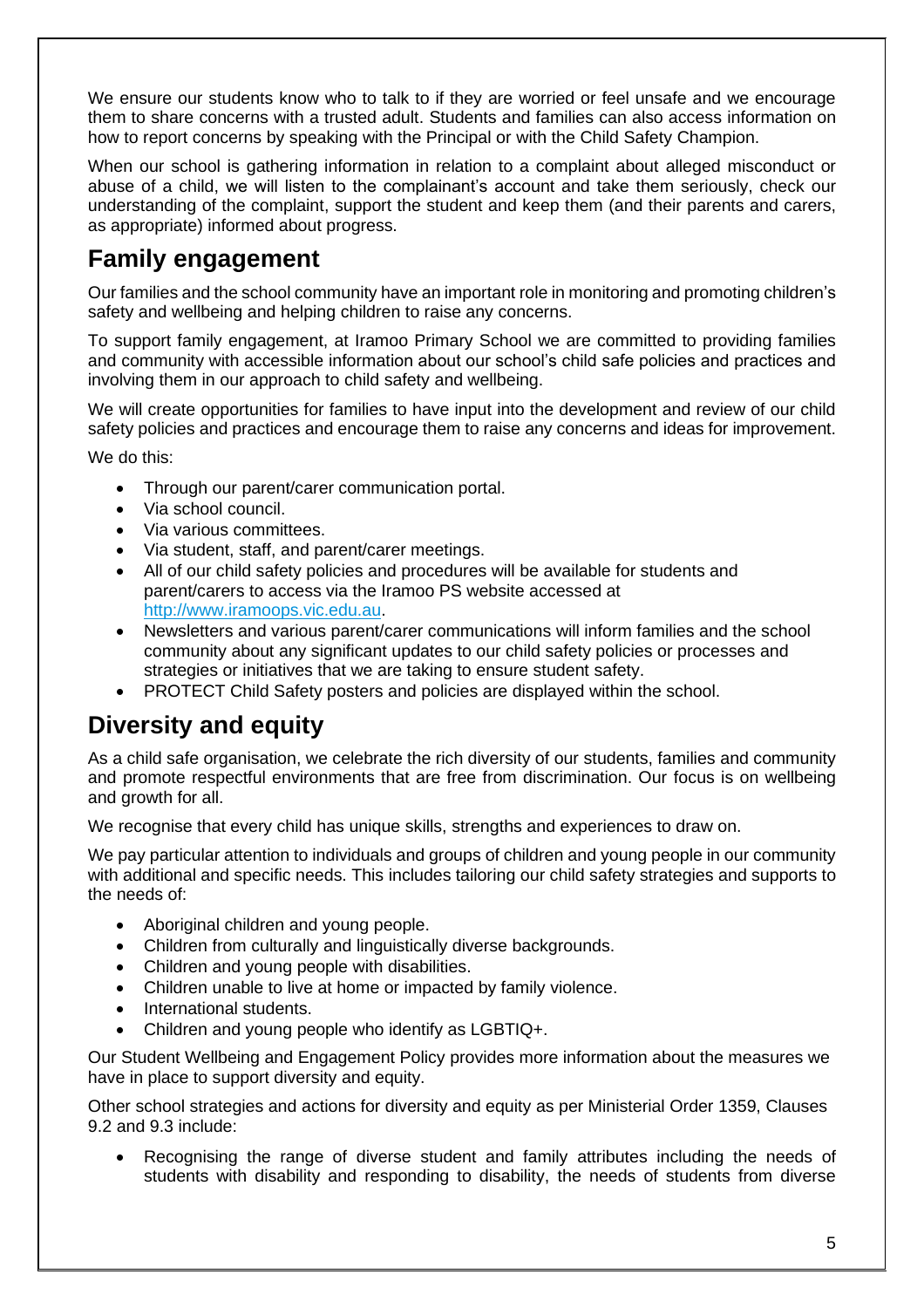religious and cultural communities, the impact of trauma and out of home care living arrangements and various socio -economic factors.

- Let students know they can raise concerns and how to report incidents that have occurred.
- Get to know students well and find out what matters to them and what they need to be safe and feel safe.
- Decorate the school with artistic expression from students.
- Seek out expert advice as needed to support inclusion.
- Represent diversity in school events and publications to reflect our school community.

#### **Suitable staff and volunteers**

At Iramoo Primary School we apply robust child safe recruitment, induction, training, and supervision practices to ensure that all staff, contractors, and volunteers are suitable to work with children.

#### **Staff Recruitment**

When recruiting staff, we follow the Department of Education and Training's recruitment policies and guidelines, available on the Policy and Advisory Library (PAL) at:

- **[Recruitment in Schools](https://www2.education.vic.gov.au/pal/recruitment-schools/overview)**
- [Suitability for Employment Checks](https://www2.education.vic.gov.au/pal/suitability-employment-checks/overview)
- [School Council Employment](https://www2.education.vic.gov.au/pal/school-council-employment/overview)
- [Contractor OHS Management.](https://www2.education.vic.gov.au/pal/contractor-ohs-management/policy)

When engaging staff to perform child-related work, we:

- Sight, verify and record the person's Working with Children clearance or equivalent background check such as a Victorian teaching registration.
- Collect and record:
	- o Proof of the person's identity and any professional or other qualifications. The person's history of working with children.
	- o References that address suitability for the job and working with children.

#### **Staff Induction**

All newly appointed staff will be expected to participate in our child safety and wellbeing induction program. The program will include a focus on:

- The Child Safety and Wellbeing Policy (this document).
- The Child Safety Code of Conduct.
- The Child Safety Responding and Reporting Obligations and Procedures (Mandatory Reporting) Policy.
- Any other child safety and wellbeing information that school leadership considers appropriate to the nature of the role.

#### **Ongoing Supervision and Management of Staff**

All staff engaged in child-connected work will be supervised appropriately to ensure that their behaviour towards children is safe and appropriate.

Staff will be monitored and assessed to ensure their continuing suitability for child-connected work. This will be done by:

- Undertaking regular child safe risk assessments to determine what level of ongoing supervision and management is necessary to ensure staff and volunteers perform their roles in a way that promotes child safety and wellbeing.
- Regularly communicating with staff and volunteers about the Child Safety and Wellbeing Policy and Code of Conduct.
- Through the performance and development process (PDP).
- Including child safety as a regular agenda item at meetings.
- Educating staff about risk factors.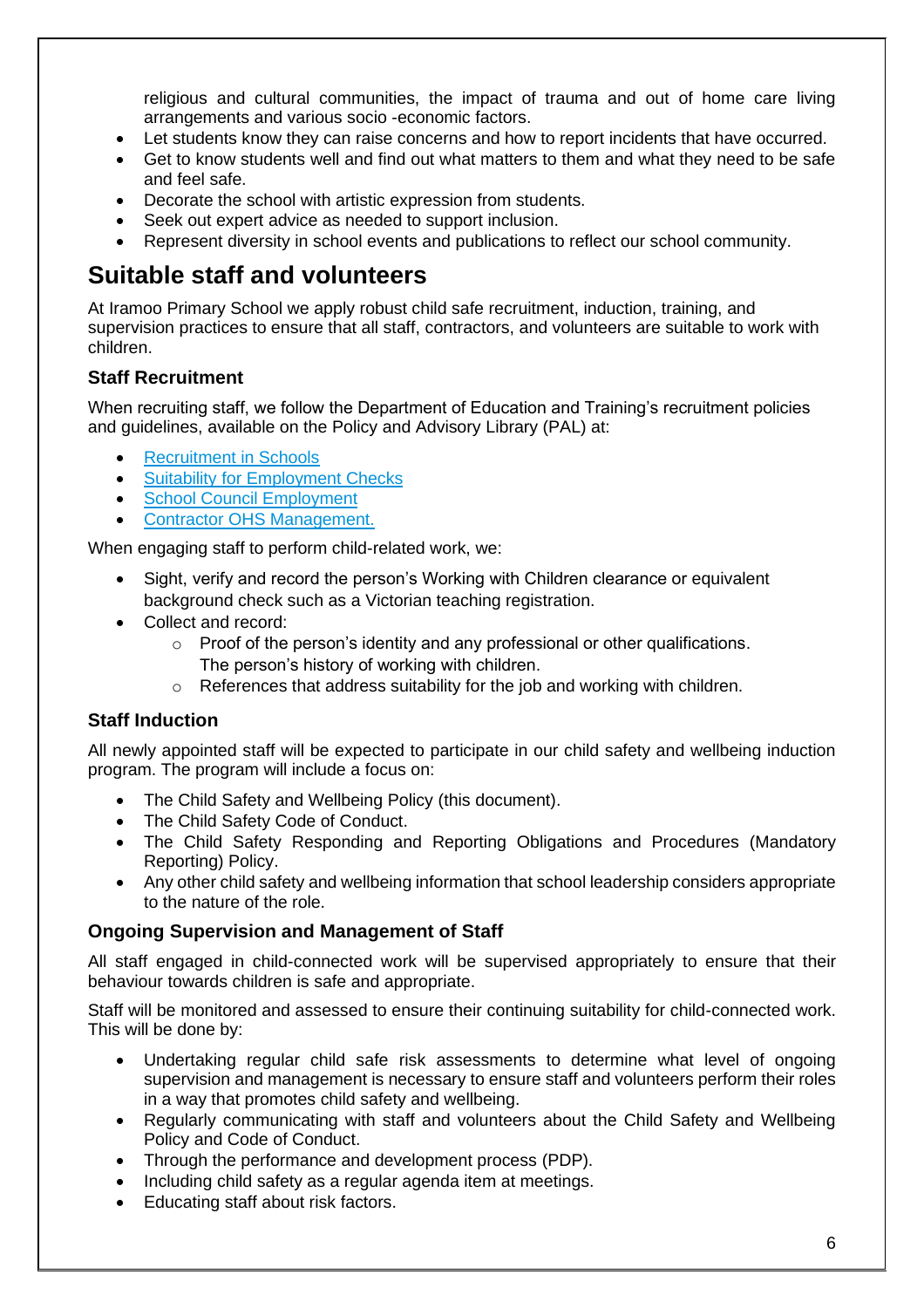• Providing clear avenues for staff to report concerns.

Inappropriate behaviour towards children and young people will be managed swiftly and in accordance with our school and department policies and our legal obligations. Child safety and wellbeing will be paramount.

#### **Suitability of Volunteers**

All volunteers are required to comply with our Volunteers Policy, which describes how we assess the suitability of prospective volunteers and outlines expectations in relation to child safety and wellbeing induction and training, and supervision and management.

# **Child Safety Knowledge, Skills and Awareness**

Ongoing training and education are essential to ensuring that staff understand their roles and responsibilities and develop their capacity to effectively address child safety and wellbeing matters.

In addition to the child safety and wellbeing induction, our staff will participate in a range of training and professional learning to equip them with the skills and knowledge necessary to maintain a child safe environment.

Staff child safety and wellbeing training will be delivered at least annually and will include guidance on:

- Our school's child safety and wellbeing policies, procedures, codes and practices.
- Completing the Protecting Children [Mandatory Reporting and Other](http://elearn.com.au/det/protectingchildren/) Legal Obligations online module annually.
- Recognising indicators of child harm including harm caused by other children and students.
- Responding effectively to issues of child safety and wellbeing and supporting colleagues who disclose harm.
- How to build culturally safe environments for children and students.
- Information sharing and recordkeeping obligations.
- How to identify and mitigate child safety and wellbeing risks in the school environment.

Other professional learning and training on child safety and wellbeing, for example, training for our volunteers, will be tailored to specific roles and responsibilities and any identified or emerging needs or issues.

#### **School Council Training and Education**

To ensure our School Council is equipped with the knowledge required to make decisions in the best interests of student safety and wellbeing and to identify and mitigate child safety and wellbeing risks in our school environment, the Council is trained at least annually. Training includes guidance on:

- Individual and collective obligations and responsibilities for implementing the Child Safe Standards and managing the risk of child abuse.
- Child safety and wellbeing risks in our school environment.
- Our school's child safety and wellbeing policies, procedures, codes and practices.

# **Complaints and Reporting Processes**

Iramoo Primary School fosters a culture that encourages staff, volunteers, students, parents, and the school community to raise concerns and complaints. This makes it more difficult for breaches of the code of conduct, misconduct or abuse to occur and remain hidden.

We have clear pathways for raising complaints and concerns and responding and this is documented in our school's Complaint Policy. The Complaints Policy can be found on our school website [http://www.iramoops.vic.edu.au](http://www.iramoops.vic.edu.au/)

If there is an incident, disclosure, allegation or suspicion of child abuse, all staff and volunteers must follow our Child Safety Responding and Reporting Obligations and Procedures (Mandatory Reporting) Policy. Our policy and procedures address complaints and concerns of child abuse made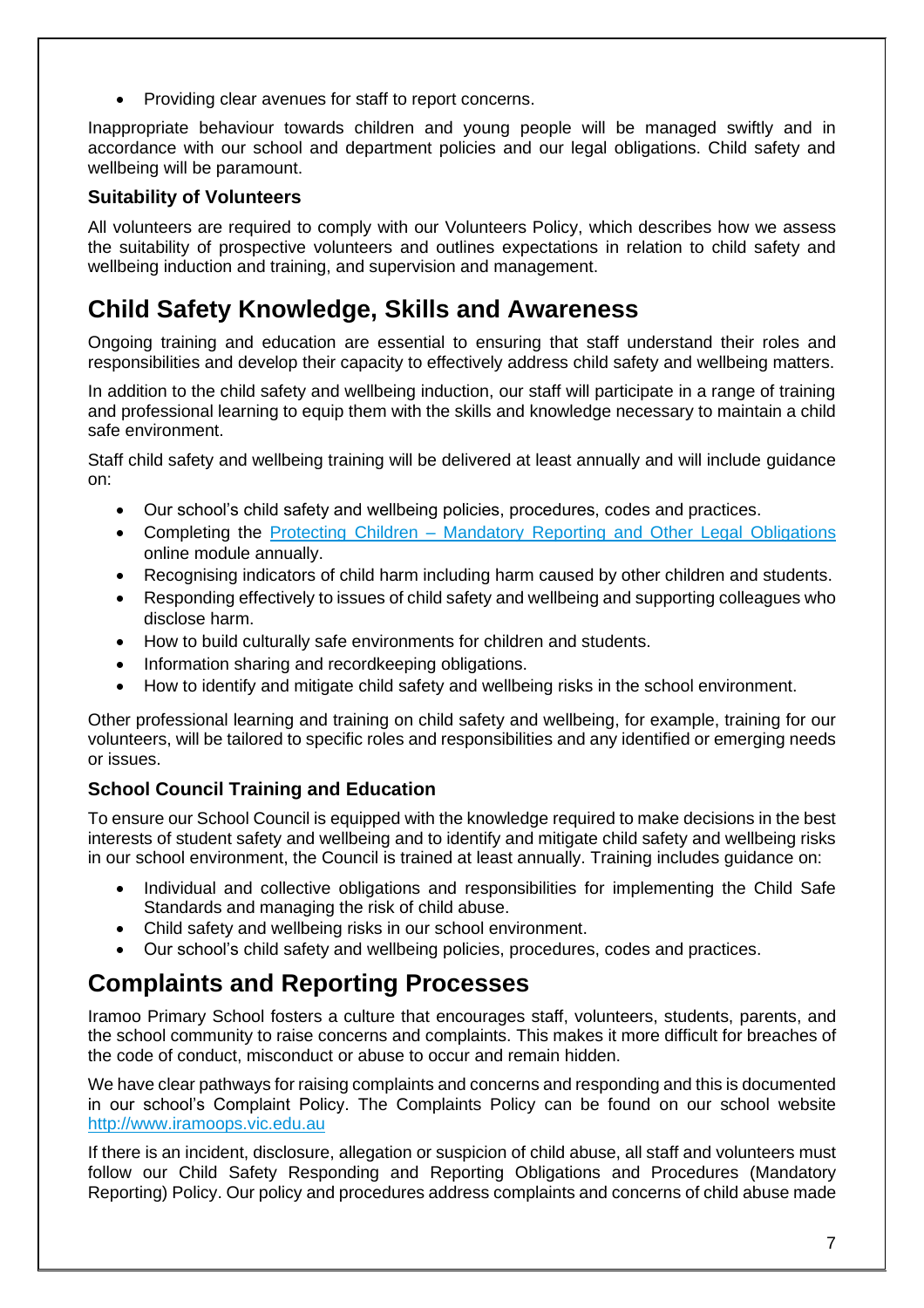by or in relation to a child or student, school staff, volunteers, contractors, service providers, visitors or any other person while connected to the school.

As soon as any immediate health and safety concerns are addressed and relevant school staff have been informed, we will ensure our school follows:

- The [Four Critical Actions](https://www.education.vic.gov.au/Documents/about/programs/health/protect/FourCriticalActions_ChildAbuse.pdf) for complaints and concerns relating to adult behaviour towards a child.
- The [Four Critical Actions: Student Sexual Offending](https://www.education.vic.gov.au/school/teachers/health/childprotection/Pages/stusexual.aspx) for complaints and concerns relating to student sexual offending.

Our Student Wellbeing and Engagement and Bullying Prevention Policies cover complaints and concerns relating to student physical violence or other harmful behaviours.

### **Communications**

Iramoo Primary School is committed to communicating our child safety strategies to the school community through:

- Ensuring that key child safety and wellbeing policies are available on our website including the Child Safety and Wellbeing Policy (this document), Child Safety Code of Conduct, and the Child Safety Responding and Reporting Obligations and Procedures (Mandatory Reporting) Policy.
- Displaying PROTECT posters and other child safety related information around the school.
- Updates in our school newsletters or via our parent communication portals.
- Ensuring that child safety is a regular agenda item at school meetings.

# **Privacy and Information Sharing**

Iramoo Primary School collects, uses, and discloses information about children and their families in accordance with Victorian privacy laws, and other relevant laws. For information on how our school collects, uses and discloses information refer to: [Schools' Privacy Policy.](https://www.education.vic.gov.au/Pages/schoolsprivacypolicy.aspx)

### **Records Management**

We acknowledge that good records management practices are a critical element of child safety and wellbeing and manage our records in accordance with the Department of Education and Training's policy: [Records Management –](https://www2.education.vic.gov.au/pal/records-management/policy) School Records.

### **Review of Child Safety Practices**

At Iramoo Primary School we have established processes for the review and ongoing improvement of our child safe policies, procedures, and practices.

We will:

- Review and improve our policy every 2 years or after any significant child safety incident.
- Analyse any complaints, concerns and safety incidents to improve policy and practice.
- Act with transparency and share pertinent learnings and review outcomes with school staff and our school community.

### **Related Policies and Procedures**

This Child Safety and Wellbeing Policy is to be read in conjunction with other related school policies, procedures, and codes. These include our:

- Child Safety Responding and Reporting Obligations Policy and Procedures
- Child Safety Code of Conduct
- Complaints Policy
- Bullying Prevention Policy